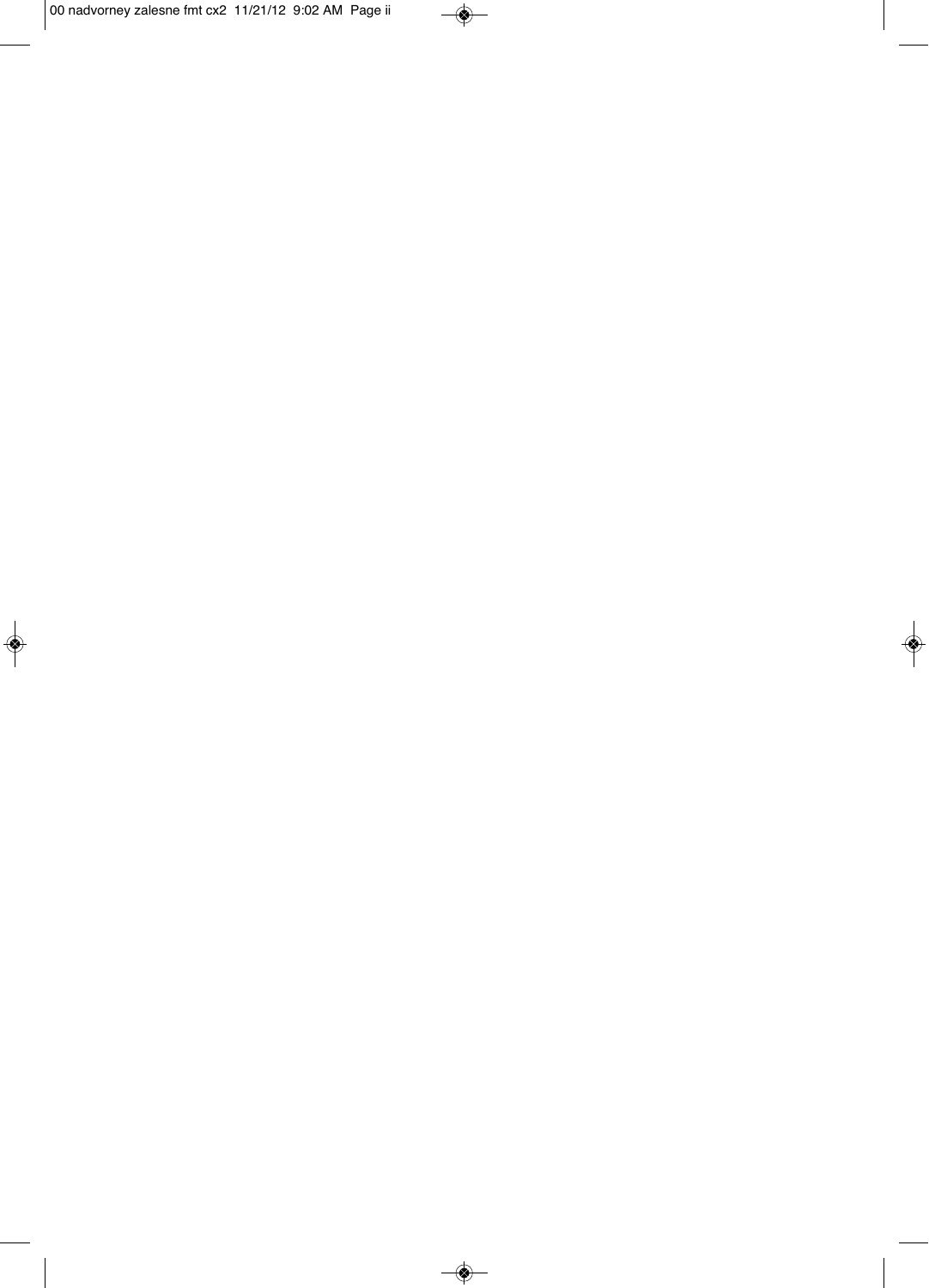## **Teaching to Every Student**

*Explicitly Integrating Skills and Theory into the Contracts Class*

> **David Nadvorney Deborah Zalesne**

Carolina Academic Press Durham, North Carolina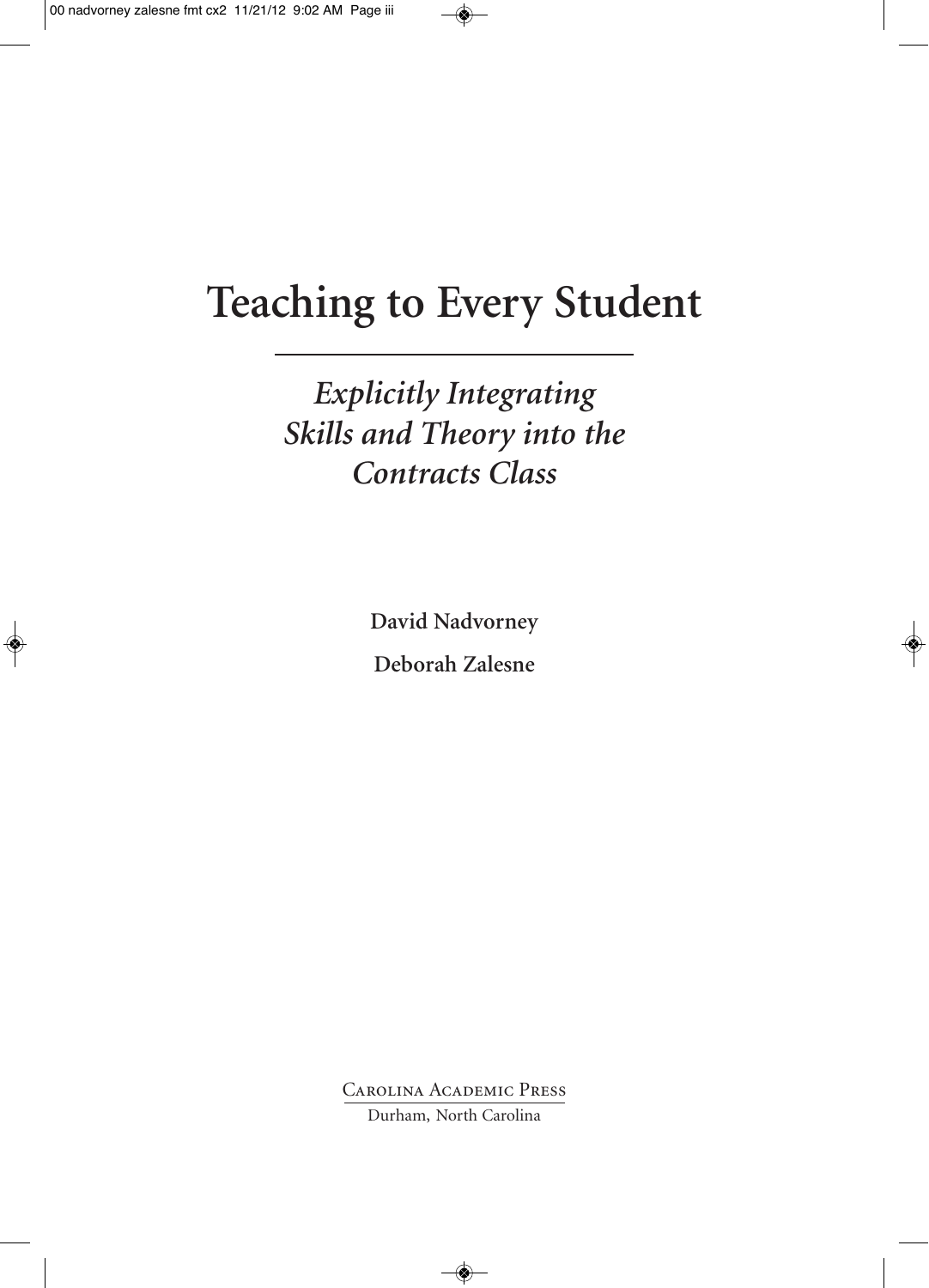#### Copyright © 2013 David Nadvorney and Deborah Zalesne All Rights Reserved

#### Library of Congress Cataloging-in-Publication Data

Nadvorney, David. Teaching to every student : explicitly integrating skills and theory into the contracts class / David Nadvorney and Deborah Zalesne. p. cm. Includes bibliographical references and index. ISBN 978-1-59460-575-8 (alk. paper) 1. Contracts--United States--Problems, exercises, etc. 2. Law--Study and teaching-- United States. I. Zalesne, Deborah. II. Title.

KF801.Z9N34 2012 346.7302'20711--dc23 2012018484

Carolina Academic Press 700 Kent Street Durham, North Carolina 27701 Telephone (919) 489-7486 Fax (919) 493-5668 www.cap-press.com

Printed in the United States of America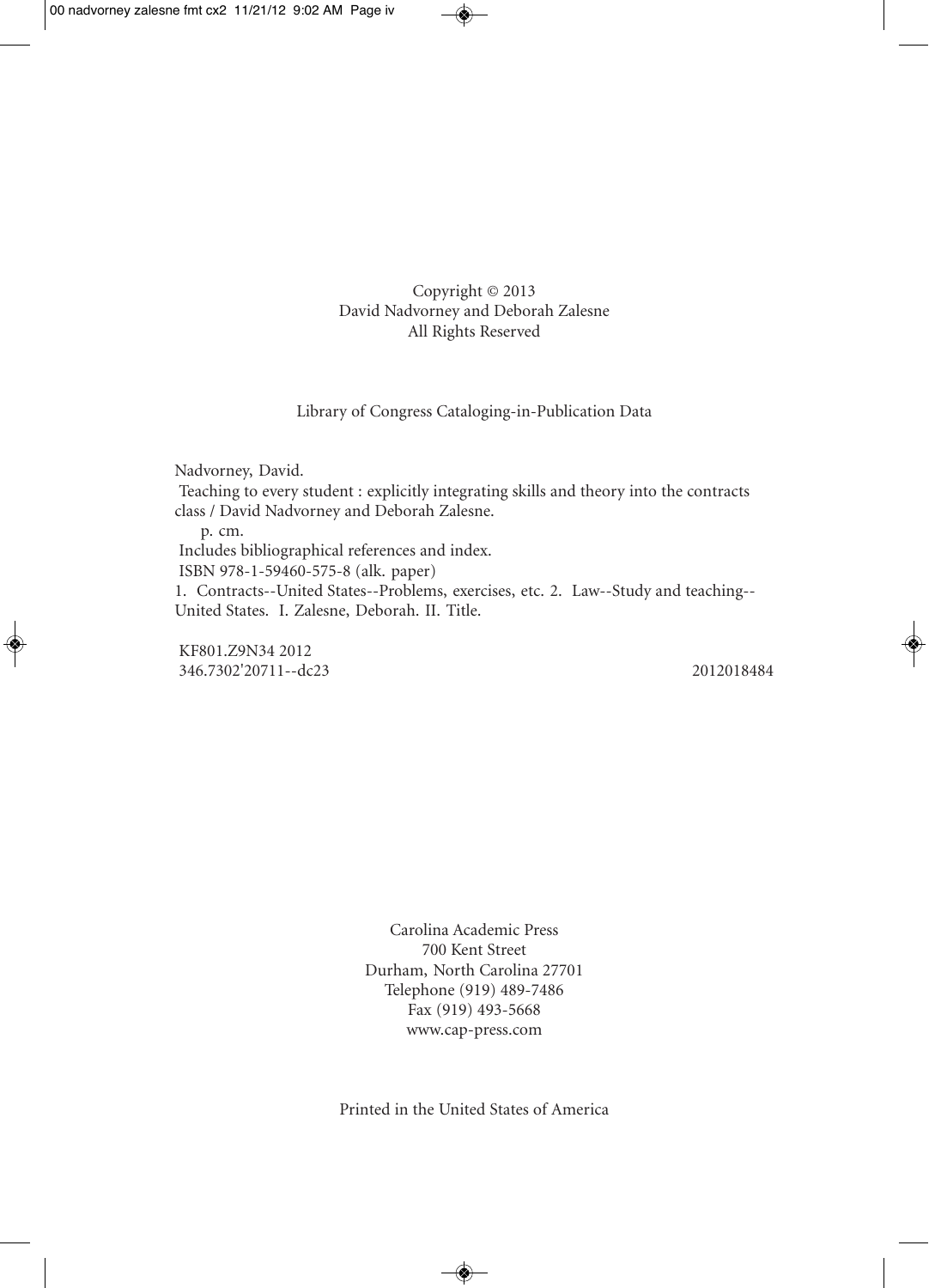## **Contents**

| Acknowledgments                                                              | 1X             |
|------------------------------------------------------------------------------|----------------|
| Introduction · Overview and Structure of the Book                            | xi             |
| <b>SECTION I</b>                                                             |                |
| <b>ACADEMIC SKILLS: DAY-TO-DAY PREPARATION</b>                               | 1              |
| Chapter $1 \cdot$ Preparing for Class (Case Briefing and Beyond)             | $\mathfrak{Z}$ |
| Exercise #1-1: Basic Case Briefing                                           | $\mathbf 5$    |
| Sample Brief of Embry                                                        | $\overline{7}$ |
| Sample Novice Case Brief of Embry                                            | 12             |
| Exercise #1-2: Margin Briefing                                               | 14             |
| Sample Margin Brief of Embry v. Hargadine                                    | 16             |
| Sample Margin Brief of Langer v. Superior Steel                              | 16             |
| Exercise #1-3: Class Preparation and Discussion Beyond the Case Brief        | 18             |
| Chapter 2 · Close Case Reading                                               | 23             |
| Exercise #2-1: Using Cases to Identify Questions                             | 24             |
| Exercise #2-2: Using Close Case Reading for Reading Comprehension,           |                |
| Legal Method, and Lawyering                                                  | 26             |
| Exercise #2-3: Taking Close Case Reading One Step Further                    | 29             |
| Chapter 3 · Note Taking and Active Listening                                 | 33             |
| Exercise #3-1: Basic Note Taking: Using a Worksheet                          | 34             |
| Exercise #3-2: Testing Students' Note Taking                                 | 41             |
| Exercise #3-3: Revising Class Notes                                          | 45             |
| Chapter $4 \cdot$ Outlining                                                  | 47             |
| Exercise #4-1: Thinking about Outlining I: Mapping the Course                | 49             |
| Exercise #4-2: Thinking about Outlining II: The Role of Cases in the Outline | 51             |
| Exercise #4-3: Converting Notes to an Outline                                | 54             |
| (a) Writing the Introductory Paragraph                                       | 54             |
| (b) Basic Outlining: Using a Worksheet                                       | 55             |
| Exercise #4-4: Annotating the Outline                                        | 61             |
| Exercise #4-5: Outlining in Another Modality                                 | 66             |
| Chapter 5 · Exams                                                            | 69             |
| Exercise #5-1: Exam Prep: The Link between Practice Exams and                |                |
| Course Outlines                                                              | 72             |
| Exercise #5-2: Dissecting an Exam Answer                                     | 75             |
| Exercise #5-3: Outlining an Exam Answer                                      | 77             |
| Exercise #5-4: Exam Writing: "Raise and Resolve" Issues                      | 78             |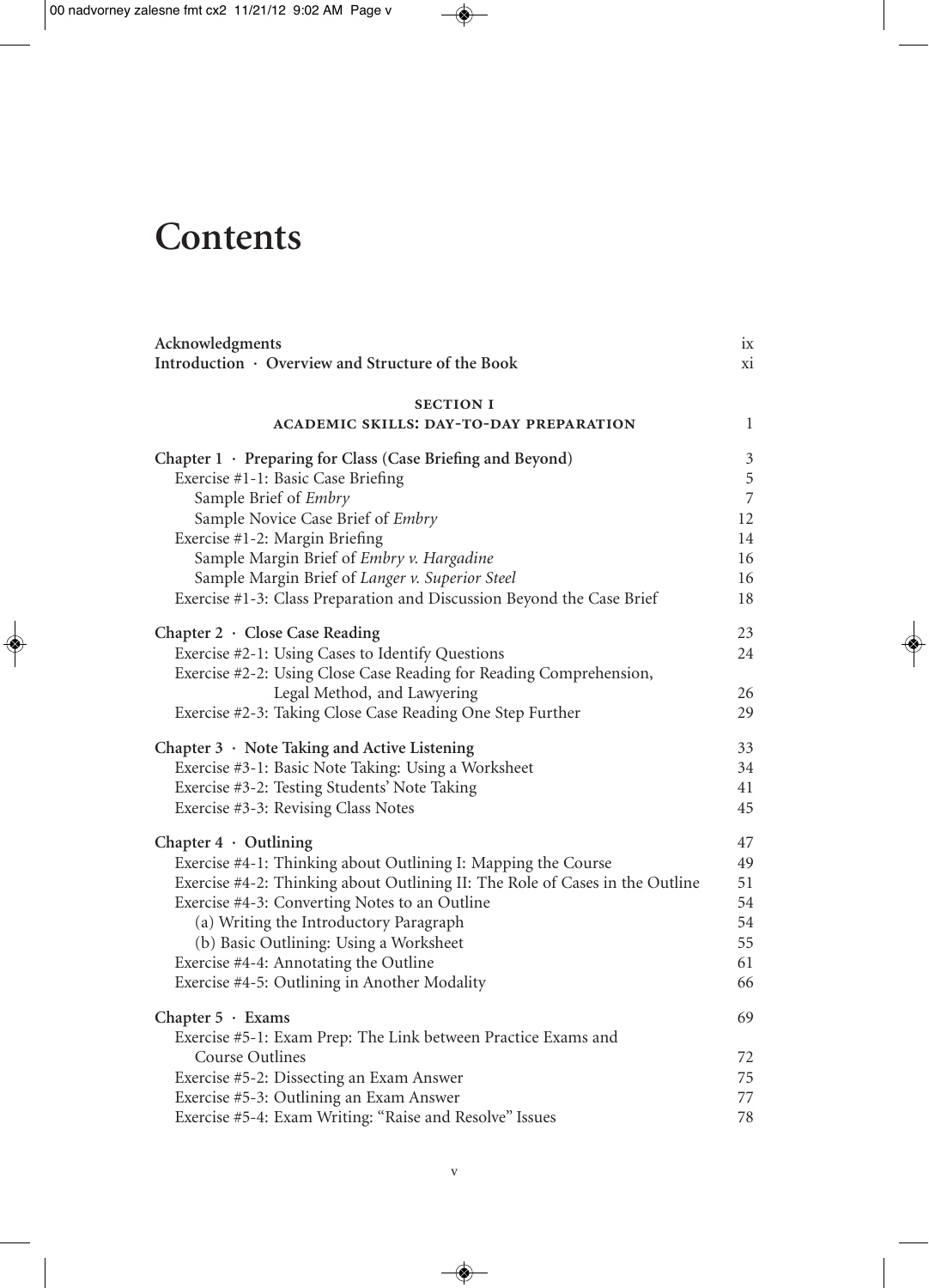#### vi CONTENTS

#### **section ii**

|  | LEGAL REASONING AND ANALYSIS SKILLS |  |
|--|-------------------------------------|--|
|--|-------------------------------------|--|

| Chapter $6 \cdot$ Working with Facts<br>Exercise #6-1: Use of Facts, Grammar, and Word Choice in Legal Writing                    |     |
|-----------------------------------------------------------------------------------------------------------------------------------|-----|
| and Judicial Opinions                                                                                                             | 86  |
| Exercise #6-2: Inclusion and Relevance of Facts                                                                                   | 88  |
| Exercise #6-3: Making the Losing Party's Case                                                                                     | 92  |
| Exercise #6-4: Omitted Facts                                                                                                      | 93  |
| Chapter $7 \cdot$ Working with Rules                                                                                              | 95  |
| Exercise #7-1: Recognizing Rules in Legal Text                                                                                    | 96  |
| Exercise #7-2: Identifying and Working with Rule Structures                                                                       | 97  |
| Exercise #7-3: Inferring Factors                                                                                                  | 100 |
| Exercise #7-4: Articulating and Elementizing a Rule                                                                               | 102 |
| Exercise #7-5: Using a Case Grid to Teach Categorization and Rule Synthesis                                                       | 103 |
| Exercise #7-6: Inferring Rules (Reprise)                                                                                          | 110 |
| Exercise #7-7: The Role of Policy in the Rule                                                                                     | 110 |
| Chapter $8 \cdot$ Issue Spotting                                                                                                  | 113 |
| Exercise #8-1: Recognizing Instances of Facts Triggering Issues                                                                   | 115 |
| (a) The Absence of Facts Triggering a Doctrine                                                                                    | 115 |
| (b) Facts Triggering Elements                                                                                                     | 116 |
| (c) Facts Triggering Different Levels of Analysis                                                                                 | 117 |
| Exercise #8-2: Dealing with Complicated Sub-Rules                                                                                 | 118 |
| Exercise #8-3: Making Connections among Contracts Doctrines: Spotting                                                             |     |
| Other Contract Claims the Plaintiff Could Have Brought<br>Exercise #8-4: Issue Spotting Across Disciplines: Spotting Non-Contract | 120 |
| Claims the Plaintiff Could Have Brought                                                                                           | 122 |
| <b>SECTION III</b>                                                                                                                |     |
| THEORETICAL PERSPECTIVE                                                                                                           | 127 |
| Chapter $9 \cdot$ Recognizing Theoretical Perspectives in Judicial Opinions                                                       |     |
| Exercise #9-1: Identifying and Locating Theoretical Perspective in the Opinion                                                    | 131 |
| Chapter 10 · Portrayal of Parties                                                                                                 | 137 |
| Exercise #10-1: Recognizing and Critiquing the Portrayal of Women in                                                              |     |
| <b>Contracts Cases</b>                                                                                                            | 138 |
| Exercise #10-2: Recognizing and Critiquing the Portrayal of Racial Minorities                                                     |     |
| in Contracts Cases                                                                                                                | 140 |
| Exercise #10-3: Recognizing and Critiquing the Portrayal of Sexual Minorities                                                     |     |
| in Contracts Cases                                                                                                                | 141 |
| Chapter 11 · Understanding and Critiquing the Role of Race, Class, Gender,                                                        |     |
| and Sexual Orientation in Judicial Decision Making                                                                                | 143 |
| Exercise #11-1: Competing Economic Theories about the Role of Race, Class,                                                        |     |
| and Gender in Contracting: Autonomy vs. Welfare                                                                                   | 144 |
| Exercise #11-2: The Role of Socio-Economic Class in Contracting:                                                                  |     |
| Challenging Neoclassical Economic Assumptions and Contract Neutrality                                                             | 148 |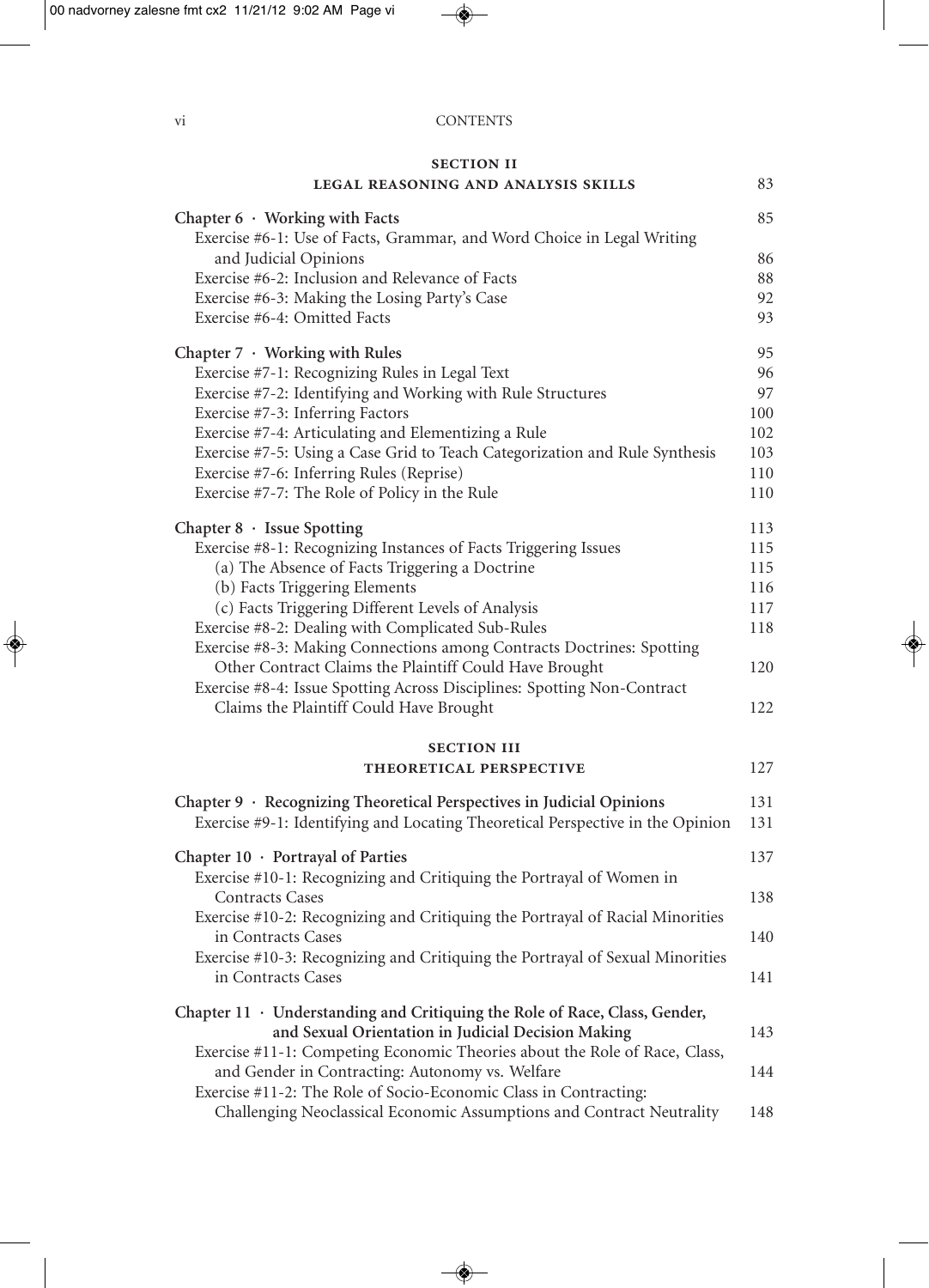| <b>CONTENTS</b> |  |
|-----------------|--|
|                 |  |

| Chapter 12 · Integrating Issues Regarding Race, Class, Gender, and          |     |
|-----------------------------------------------------------------------------|-----|
| Sexual Orientation throughout the Course                                    | 151 |
| Exercise #12-1: Raising Issues Regarding Sexual Orientation in Contracting: |     |
| <b>Cohabitation Agreements</b>                                              | 151 |
| Exercise #12-2: Raising Issues Regarding Race in Contracting: Consumer      |     |
| Racial Profiling                                                            | 154 |
| Appendix $1 \cdot$ Sample Syllabus                                          | 157 |
| Contracts I: Course Syllabus                                                | 157 |
| Contracts II: Course Syllabus                                               | 165 |
| Appendix $2 \cdot$ Cases                                                    | 173 |
| In the Matter of Baby "M"                                                   | 175 |
| Embry v. Hargadine, McKittrick Dry Goods Company                            | 186 |
| Kirksey v. Kirksey                                                          | 189 |
| Langer v. Superior Steel Corporation                                        | 190 |
| Lonergan v. Scolnick                                                        | 193 |
| Normile v. Miller                                                           | 196 |
| Pacific Gas and Electric Company v. G.W. Thomas Drayage & Rigging Company   | 203 |
| Pacific Gas and Electric Company v. G. W. Thomas Drayage & Rigging Company  | 205 |
| Williams v. Walker-Thomas Furniture Company                                 | 208 |
| Wood v. Lucy, Lady Duff Gordon                                              | 211 |
| Appendix $3 \cdot$ Sample Margin Brief of Embry v. Hargadine                | 213 |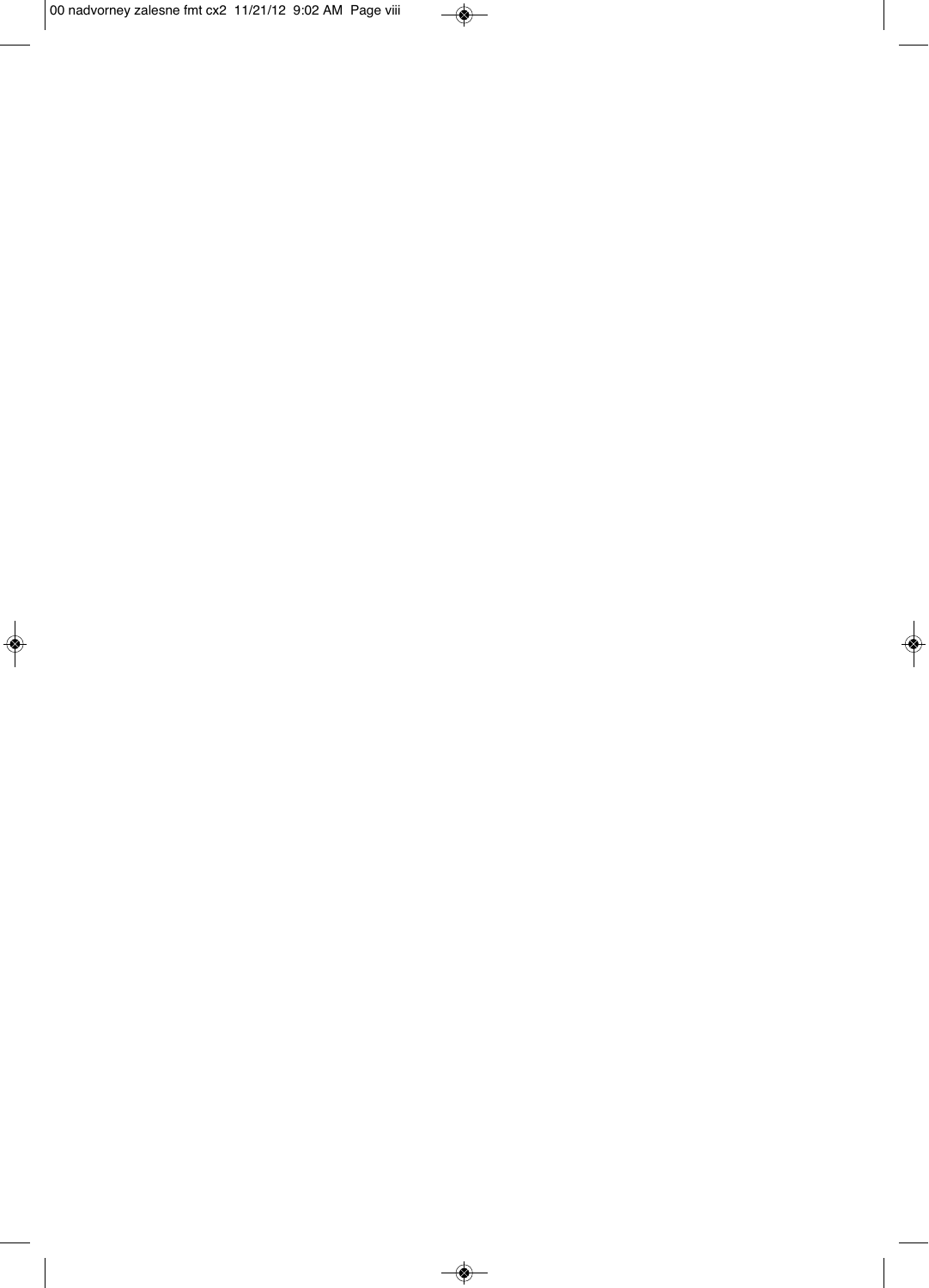### **Acknowledgments**

People familiar with the history of this book know well that it would not be—or my name would not be on it—except for my brilliant, generous, kind, funny, smart, and incredibly patient co-author. I here go on record as being one of those people. DN

I want to thank David for 15 years of fruitful collaboration, constant support, and true friendship. I owe him an intellectual debt for helping me develop my ideas and become a better teacher, and a personal debt of gratitude. Thank you to my family for inspiring me to be a better person and for your unending support. DZ

We both owe an enormous debt to the extraordinary students and faculty of CUNY School of Law. We thank the faculty for keeping issues of teaching at the forefront of their work, and for their willingness to challenge and be challenged. We especially thank Professors Julie Goldscheid, Jeffrey Kirchmeier, Andrea McArdle, Ruthann Robson, and Catherine Smith for their thoughtful edits of earlier drafts.

Thank you also to the generations of CUNY students who have provided the inspiration for our work—you deserve the very best. We owe specific thanks to CUNY research assistants Matthew Gurwitz, Miranda Junge, Paige Nyer, Natalie Saidi, and Jeremy Whiteman, and University of Denver research assistants Michael Claggett and Jacob Holt for their invaluable research assistance.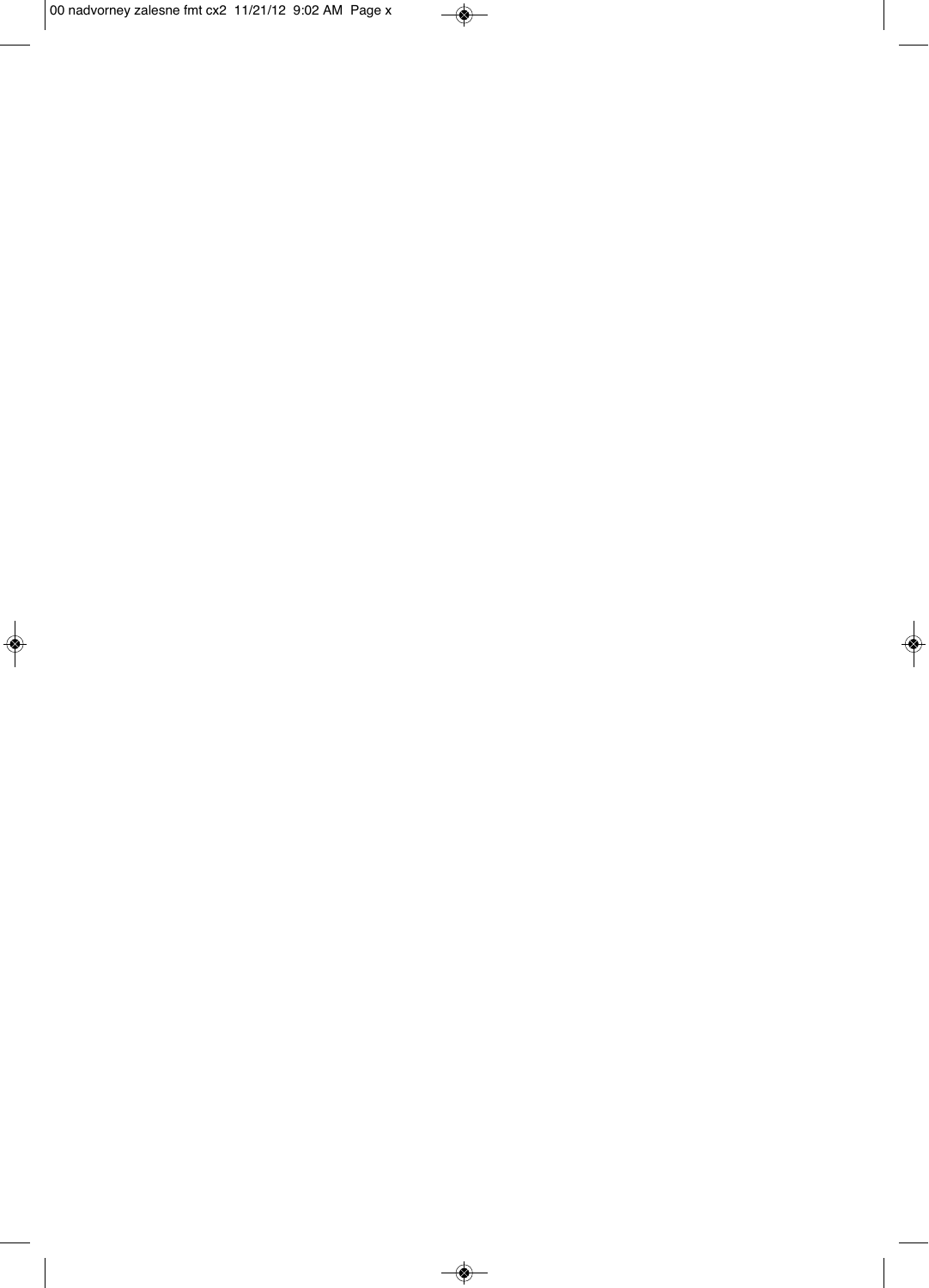### **Introduction**

### **Overview and Structure of the Book**

 $[E]$ ven when  $[a]$  skill is intended to be a central value of a course, the skill  $\dots$  will *be absorbed by the bulk of the students only if the skill is made explicitly, sustainedly, insistently the focus of organization and of class treatment.* 1

Law professors often lament the quality of the work their students produce on exams. This seems especially true of faculty who teach first-year students. They express disappointment—and surprise—at their students' final exams. In discussions among law professors, the most common complaints concerning students' final exams are as expected: students miss issues, state the applicable doctrine incorrectly or incompletely, misapply the rule even when they set it out accurately, ignore relevant facts or rely on unwarranted factual assumptions, write in a disorganized or inefficient style, fail to identify and analyze arguments on both sides, either omit or abuse policy, and make unsupported legal conclusions.

What happens between the class and the exam, and why are our expectations routinely disappointed? And why the surprise? Legal education in this country is, after all, on the graduate level, and faculty understandably expect their students to arrive at law school academically prepared to start to do law school work. The actual level of academic preparation of the students is our starting point. By "academic preparation," we mean having skills such as reading comprehension, writing, study skills, the ability to take effective notes in class, outlining, and time management. In other words, the skills that determine, ultimately, who will be successful in law school. This is distinguished from the "lawyering skills" that have recently become the focus of much attention in legal education. It seems clear that many students do not arrive at law schools with academic skills at a level that faculty expect or that effectively serve them. One result of this is lowerthan-expected performance on exams.

Perhaps at least one reasonable response is to look more closely at the relationship between the goals and methods of legal education. When the professors who complain about missed issues, incomplete or inaccurate rules, and poor use of facts are asked to list, from their own course syllabi, the topics that the course covers, these results are for the most part predictable. Torts classes nationwide cover intentional torts, negligence, products liability, etc. A typical Contracts syllabus usually starts with contract formation (some start with damages) and goes on to include defenses, parol evidence, and thirdparty beneficiaries. Civil procedure courses cover personal and subject-matter jurisdiction, the Erie Doctrine, venue, and other procedural devices. There is something wrong with this picture. We want our students to develop the legal reasoning skills (including issue spotting, fact identification and analysis, rule identification, and application of rules to facts) and other skills necessary for crafting sound legal argument, yet the message we

<sup>1.</sup> Karl N. Llewellyn, *The Current Crisis in Legal Education*, 1 J. Legal Educ. 211, 213 (1948–49).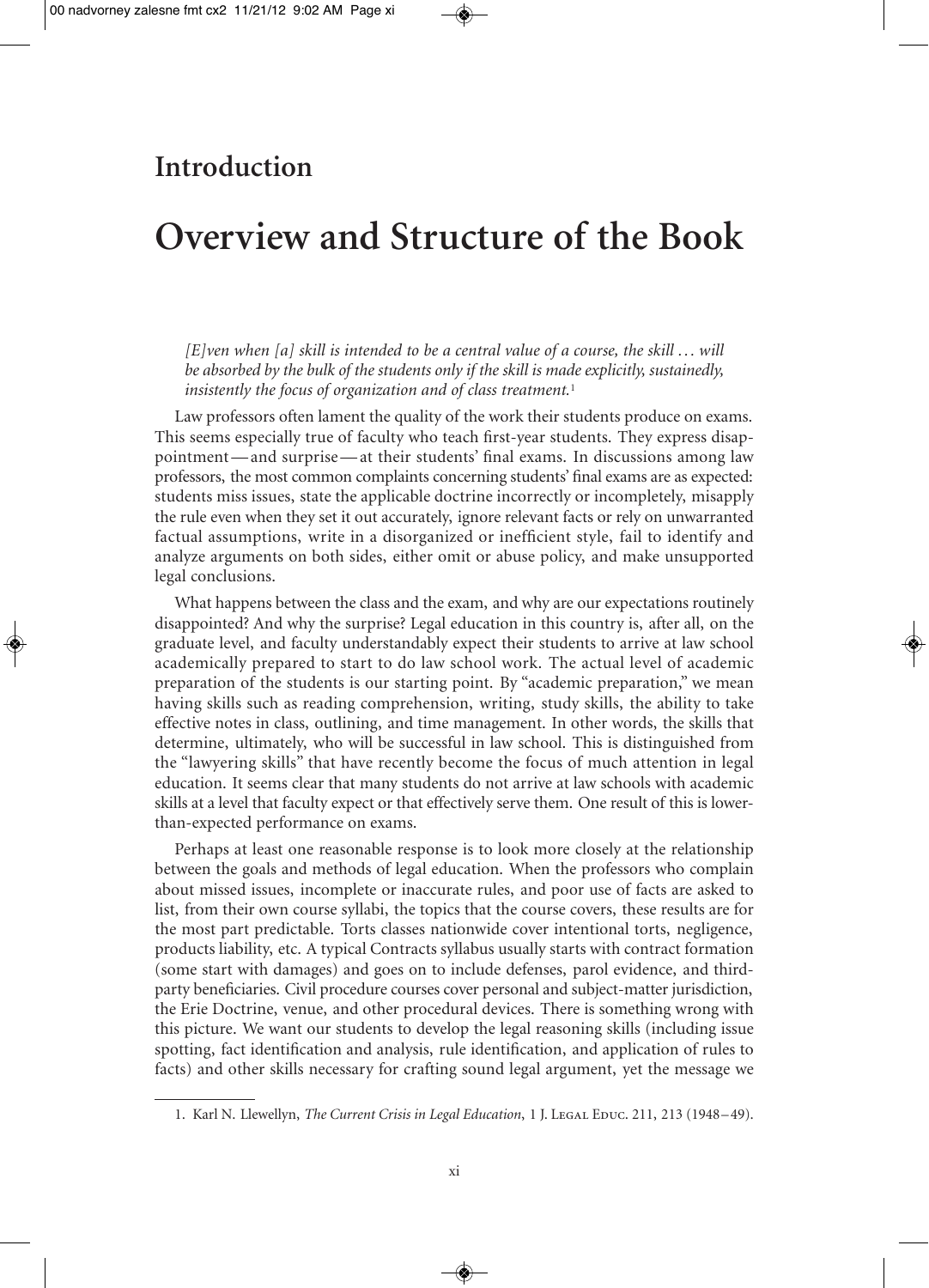send them, at least on paper, is that today we are studying the mailbox rule, tomorrow consideration, next week and for the rest of the semester, doctrine of some other name. The disconnect is obvious—we are assuming either that our students arrive in our classes with academic and reasoning skills sufficient to efficiently apply to the doctrine we are teaching, or by teaching doctrine in a certain way (whatever way we teach it), students will develop those skills. Our final exams, sadly, tell a different story.

Admittedly, in doctrinal classes, professors employ and demonstrate both academic and legal reasoning skills as they analyze cases and other materials; they develop legal reasoning skills when they use hypotheticals, and refine the skills during Socratic dialogue (whether "hard" or "soft"). But it seems as if they hardly ever explicitly name any skills as part of the subject matter for the day. And while it is true that some first-year doctrinal casebooks have a lawyering skills orientation in the form of practice exercises and problems, they typically fail to advise students of any academic or legal reasoning skills purpose underlying the cases or notes. Rather, the introduction, table of contents, and chapter headings of typical casebooks describe only, or primarily, the doctrine to be covered in the book. So too do typical doctrinal syllabi list substantive units rather than academic or legal reasoning skills to be covered. Of course, legal reasoning skills are taught explicitly at most law schools in separate legal research and writing and "lawyering" courses. However, legal writing or lawyering courses are sometimes still marginalized, and send a message to students that such skills work is of secondary importance. And, while some academic skills may be taught explicitly in "skills" classes, usually as part of a developed academic support program, they should also be taught across the curriculum, incorporated directly into doctrinal classes.

Current, well-publicized efforts to reform legal education focus more on the integration of practice-oriented skills than legal reasoning and academic skills, and the attention now being paid to law school pedagogy centers on clinical and so-called "problem solving" methodologies, rather than techniques that will support and improve students' development of academic and legal reasoning skills. This, we think, is a critical failing of legal education. Students in the first year should learn academic and legal reasoning skills explicitly, rather than by intuition, so that they are better prepared in their second and third years to focus on the denser doctrines and more practice-oriented skills.

In addition, though not necessarily an academic or legal reasoning skill, we believe students should also learn theoretical perspective explicitly. We use that term to refer to the role of the law in a larger historical, political, and social context. We include theoretical perspective because, first, it is important on its own and should be included explicitly in the syllabi of doctrinal courses. But also, theoretical perspective adds to students' critical thinking and reasoning skills, requiring—or at least encouraging—them to develop the ability to move between specific doctrinal concepts and the overarching theories that they are related to. Students also gain practice in manipulating theory, in a context that is relevant to effective legal reasoning, and, to many students, extremely engaging.

This book identifies and discusses three different types of skills: academic (including case briefing, close case reading, note taking, outlining, and exam preparation); legal reasoning (including issue spotting, working with facts, and working with rules); and theoretical perspective (including identifying theoretical perspective, critiquing its role in the outcome of legal disputes, and integrating it into advocacy). Although there are significant overlaps, we believe it is useful to separate them out so as to understand them and recognize the opportunities our syllabi present us for helping students improve.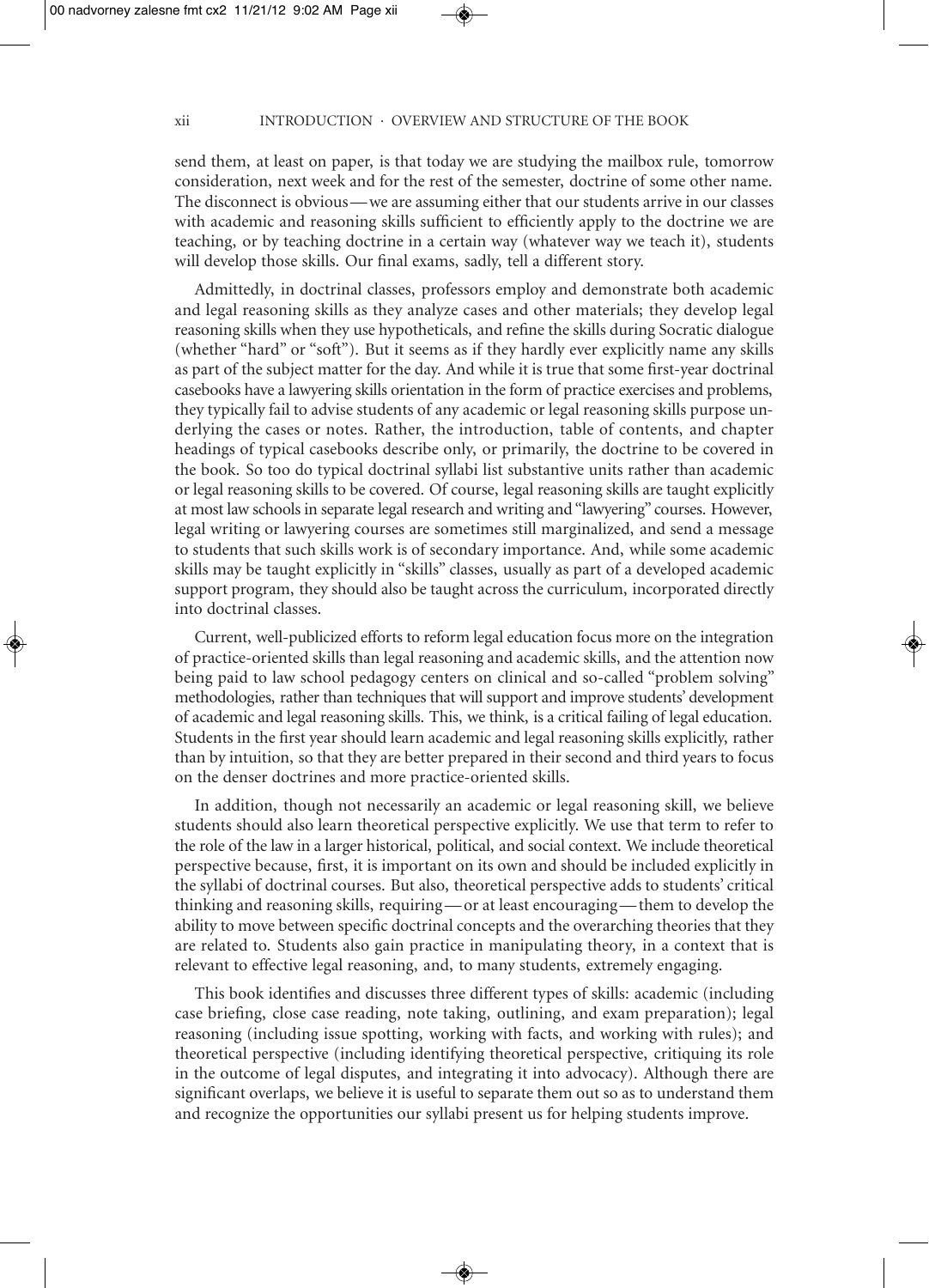The idea to make the role of academic and legal reasoning skills, and theoretical perspective explicit in the study of doctrine is based, in part, on the concept of metacognition. Briefly, as we use the term in the book, metacognition refers to the ability of a learner to be aware of his or her own thinking or learning process, to develop the ability to control it, and to adjust it to meet the specific demands of the different learning tasks he or she will be faced with in law school and in law practice. The process of learning is too-often left to intuition and happenstance. In other words, at least in this country, students are not taught how to learn—those who figure it out for themselves, by nature, intuition, or exposure to a unique teacher, rise to the top. We believe deeply, however, that many more students can succeed at greater levels of competence if the process of learning itself becomes the subject under discussion.

There are myriad ways in which real legal reasoning and academic skills and theoretical perspective can be directly incorporated into a traditional first-year syllabus. <sup>2</sup> The idea underlying this series of books, first set forth in David's essay, *Teaching Legal Reasoning Skills in Substantive Courses: A Practical View*, <sup>3</sup> is to identify particular cases and readings throughout the syllabi of first-year courses that would lend themselves to explicit teaching of one or more of the skills we think law students need to succeed. Those skills are then incorporated into the syllabus, either by name only or with a short notation. <sup>4</sup> Students are directed to pay particular attention to a case for its illustration of the skills we expect them to learn for the final exam. Just as the author of a casebook searches out cases that set out a rule of law in a certain way, and just as a professor constructs the syllabus to particular sections of the casebook in a particular order, some of those choices can be matched up with academic or legal reasoning skills or theoretical perspective instruction, without too much intrusion on the established design of the course.

The idea is also based on our commitment to integrating outcome goals and objectives (represented by our exams) into the design of our course content and delivery. It has long been a notion in education circles that course design should start with writing (or at least thinking about) the final exam. Although the notion of "teaching to the test" is widely criticized, the recognition that our exams test skills that we can be teaching in a more explicit manner is at the heart of good teaching.

The goal of this book is to suggest practical ways that faculty can help students acquire the skills necessary to succeed in law school through enriching both content and methods of teaching. One chapter is included on each of the skills mentioned above, with specific examples of where and how to include explicit teaching of those skills into a Contracts syllabus. We identify doctrinal units and the assigned cases that lend themselves, or present particular challenges, to the teaching of a specific skill. In other words, each chapter's skill is illustrated by specific Contracts cases. Each chapter provides background on that skill, including the role the skill plays in legal analysis and its importance for law school exam writing, the bar examination, and practice. The chapter then suggests concrete ways

<sup>2.</sup> Although the ideas and methods discussed in this book are applicable throughout all three years of law school, they are most relevant and powerful in the first-year curriculum.

<sup>3.</sup> David Nadvorney, *Teaching Legal Reasoning Skills in Substantive Courses: A Practical View*, 5 N.Y. CITY L. REV. 109 (2002).

<sup>4.</sup> Note that our sample syllabus, found in Appendix 1, also includes notations and exercises surrounding professional identity and lawyering skills, though those skills are not the direct focus of this book and there are no chapters devoted exclusively to those skills. We include them on the syllabus simply to show one possible model of a complete syllabus.